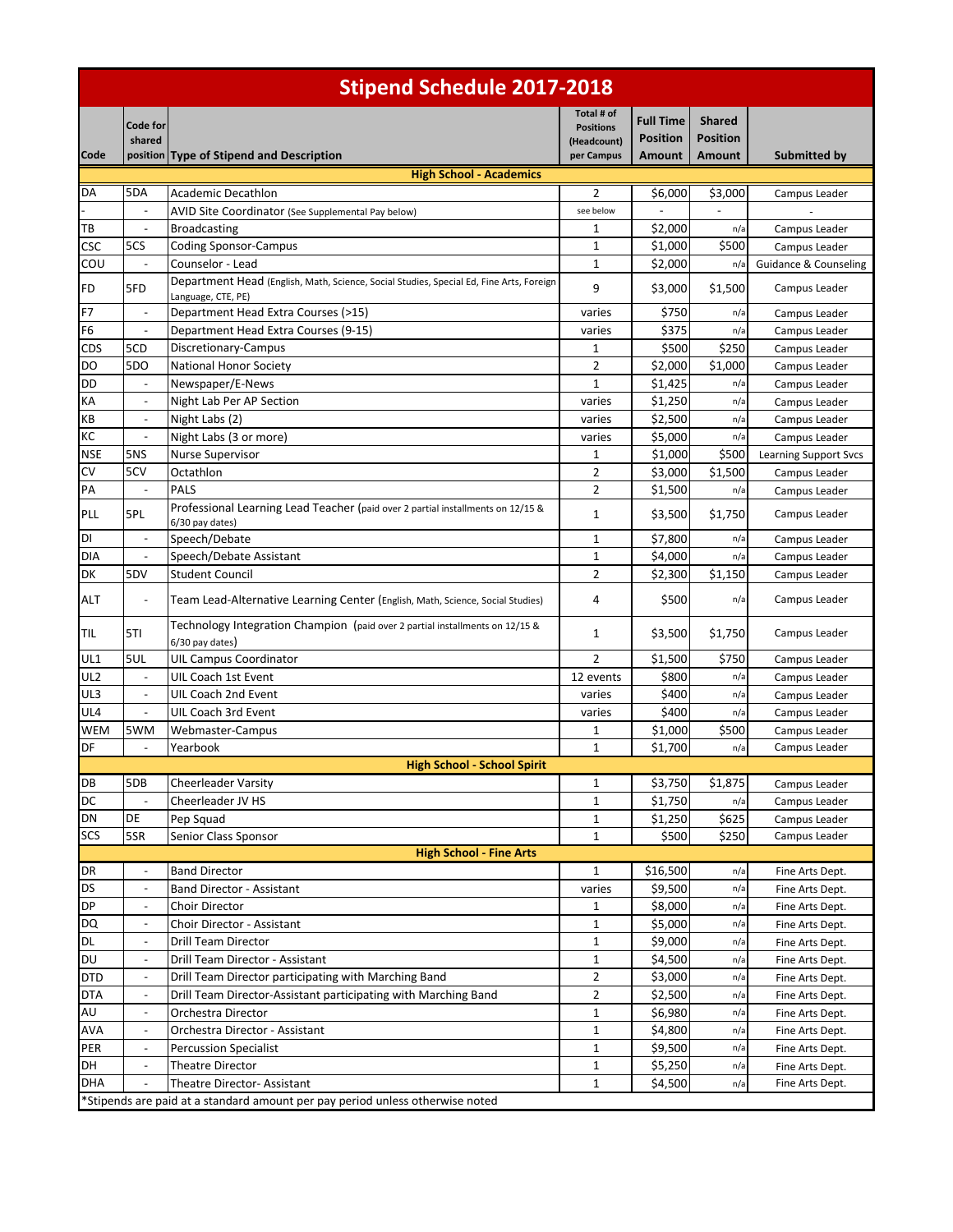| <b>Stipend Schedule 2017-2018</b> |                                                          |                                                                                                                              |                                                             |                                                      |                                                   |                                        |
|-----------------------------------|----------------------------------------------------------|------------------------------------------------------------------------------------------------------------------------------|-------------------------------------------------------------|------------------------------------------------------|---------------------------------------------------|----------------------------------------|
| Code                              | Code for<br>shared                                       | position Type of Stipend and Description                                                                                     | Total # of<br><b>Positions</b><br>(Headcount)<br>per Campus | <b>Full Time</b><br><b>Position</b><br><b>Amount</b> | <b>Shared</b><br><b>Position</b><br><b>Amount</b> | Submitted by                           |
|                                   |                                                          | <b>Middle School - Academics</b>                                                                                             |                                                             |                                                      |                                                   |                                        |
| AM                                | 5AM                                                      | Academic Pentathlon                                                                                                          | 2                                                           | \$1,000                                              | \$500                                             | Campus Leader                          |
|                                   | $\overline{a}$                                           | AVID Site Coordinator (See Supplemental Pay below)                                                                           | see below                                                   |                                                      |                                                   |                                        |
| <b>CSC</b>                        | 5CS                                                      | Coding Sponsor-Campus                                                                                                        | 1                                                           | \$1,000                                              | \$500                                             | Campus Leader                          |
| FC                                | 5FC                                                      | Department Head (English, Math, Science, Social Studies, Special Ed, Fine Arts, Foreign<br>Language, PE)                     | 8                                                           | \$2,500                                              | \$1,250                                           | Campus Leader                          |
| F7                                | $\mathbb{Z}$                                             | Department Head Extra Courses (>15)                                                                                          | varies                                                      | \$750                                                | n/a                                               | Campus Leader                          |
| F <sub>6</sub>                    | $\overline{\phantom{a}}$                                 | Department Head Extra Courses (9-15)                                                                                         | varies                                                      | \$375                                                | n/a                                               | Campus Leader                          |
| <b>CDS</b>                        | 5CD                                                      | Discretionary-Campus                                                                                                         | $\mathbf{1}$                                                | \$500                                                | \$250                                             | Campus Leader                          |
| МC                                | $\overline{\phantom{a}}$                                 | <b>Math Counts</b>                                                                                                           | 1                                                           | \$4,000                                              | n/a                                               | Campus Leader                          |
| DX                                | DX5                                                      | National Honor Society                                                                                                       | 2                                                           | \$1,500                                              | \$750                                             | Campus Leader                          |
| AP                                | АΚ                                                       | Newspaper/Yearbook                                                                                                           | $\mathbf{1}$                                                | \$750                                                | \$375                                             | Campus Leader                          |
| PA                                | $\blacksquare$                                           | PALS                                                                                                                         | $\overline{2}$                                              | \$1,500                                              | n/a                                               | Campus Leader                          |
| PLL                               | 5PL                                                      | Professional Learning Lead Teacher (paid over 2 partial installments on 12/15 &<br>6/30 pay dates)                           | 1                                                           | \$3,500                                              | \$1,750                                           | Campus Leader                          |
| SPE                               | SP <sub>5</sub>                                          | Speech                                                                                                                       | 1                                                           | \$1,500                                              | \$750                                             | Campus Leader                          |
| <b>SCM</b>                        | 5DC                                                      | <b>Student Council</b>                                                                                                       | $\overline{2}$                                              | \$1,500                                              | \$750                                             | Campus Leader                          |
| TIL                               | 5TI                                                      | Technology Integration Champion (paid over 2 partial installments on 12/15 &                                                 | $\mathbf{1}$                                                | \$3,500                                              | \$1,750                                           | Campus Leader                          |
| <b>WEM</b>                        | 5WM                                                      | 6/30 pay dates)                                                                                                              |                                                             |                                                      |                                                   |                                        |
|                                   |                                                          | Webmaster-Campus<br>Middle School - School Spirit                                                                            | 1                                                           | \$1,000                                              | \$500                                             | Campus Leader                          |
| AN                                | AV                                                       | Cheerleader                                                                                                                  | 1                                                           | \$1,600                                              | \$800                                             | Campus Leader                          |
| AO                                | AW                                                       | Pep Squad                                                                                                                    | $\mathbf{1}$                                                | \$525                                                | \$262.50                                          | Campus Leader                          |
|                                   |                                                          | <b>Middle School - Fine Arts</b>                                                                                             |                                                             |                                                      |                                                   |                                        |
| AS                                | $\overline{\phantom{a}}$                                 | <b>Band Director</b>                                                                                                         | 1                                                           | \$8,000                                              | n/a                                               | Fine Arts Dept.                        |
| AT                                | $\overline{\phantom{a}}$                                 | <b>Band Director - Assistant</b>                                                                                             | varies                                                      | \$6,000                                              | n/a                                               | Fine Arts Dept.                        |
| AQ                                | $\qquad \qquad \blacksquare$                             | Choir Director                                                                                                               | 1                                                           | \$4,000                                              | n/a                                               | Fine Arts Dept.                        |
| AR                                | $\overline{a}$                                           | Choir Director - Assistant                                                                                                   | 1                                                           | \$2,700                                              | n/a                                               | Fine Arts Dept.                        |
| <b>DMS</b>                        | $\overline{a}$                                           | Dance Instructor                                                                                                             | $\mathbf{1}$                                                | \$700                                                | n/a                                               | Fine Arts Dept.                        |
| AUM                               | $\overline{\phantom{a}}$                                 | Orchestra Director                                                                                                           | $\mathbf{1}$                                                | \$4,800                                              | n/a                                               | Fine Arts Dept.                        |
| <b>AWA</b>                        | $\overline{\phantom{a}}$                                 | Orchestra Director-Assistant                                                                                                 | $\mathbf{1}$                                                | \$3,120                                              | n/a                                               | Fine Arts Dept.                        |
| TH                                | $\overline{a}$                                           | Theatre Instructor<br><b>Elementary - Academics</b>                                                                          | varies                                                      | \$2,000                                              | n/a                                               | Fine Arts Dept.                        |
| <b>BLI</b>                        | 5BL                                                      | <b>Bilingual Stipend</b>                                                                                                     | varies                                                      | \$4,000                                              | \$2,000                                           | Campus Leader                          |
| <b>CSC</b>                        | 5CS                                                      | <b>Coding Sponsor-Campus</b>                                                                                                 | $\mathbf{1}$                                                | \$1,000                                              | \$500                                             | Campus Leader                          |
| <b>DIS</b>                        | 5DI                                                      | <b>Destination Imagination Sponsor</b>                                                                                       | $\mathbf 1$                                                 | \$600                                                | \$300                                             | Campus Leader                          |
| <b>CDS</b>                        | 5CD                                                      | Discretionary-Campus                                                                                                         | $\mathbf{1}$                                                | \$500                                                | \$250                                             | Campus Leader                          |
| <b>DXE</b>                        | 5DX                                                      | <b>National Honor Society ES</b>                                                                                             | $\mathbf{1}$                                                | \$1,000                                              | \$500                                             | Campus Leader                          |
|                                   |                                                          | Professional Learning Lead Teacher (paid over 2 partial installments on 12/15 &                                              |                                                             |                                                      |                                                   |                                        |
| PLL                               | 5PL                                                      | 6/30 pay dates)                                                                                                              | $\mathbf{1}$                                                | \$3,500                                              | \$1,750                                           | Campus Leader                          |
| <b>SCE</b>                        | 5SC                                                      | <b>Student Council</b>                                                                                                       | $\mathbf{1}$                                                | \$1,000                                              | \$500                                             | Campus Leader                          |
| FA                                | 5FA                                                      | Team Leader ES (PreK-5, Spec Ed., Outclass)                                                                                  | $8-9$                                                       | \$1,000                                              | \$500                                             | Campus Leader                          |
| TIL                               | 5TI                                                      | Technology Integration Champion (paid over 2 partial installments on 12/15 &<br>6/30 pay dates)                              | 1                                                           | \$3,500                                              | \$1,750                                           | Campus Leader                          |
| <b>WEM</b>                        | 5WM                                                      | Webmaster-Campus                                                                                                             | $\mathbf{1}$                                                | \$1,000                                              | \$500                                             | Campus Leader                          |
|                                   |                                                          | <b>Elementary - Fine Arts</b>                                                                                                |                                                             |                                                      |                                                   |                                        |
| <b>CEL</b>                        |                                                          | Choir ES                                                                                                                     | $\mathbf{1}$                                                | \$750                                                | n/a                                               | Fine Arts Dept.                        |
|                                   |                                                          | <b>Elementary - EDGE</b>                                                                                                     |                                                             |                                                      |                                                   |                                        |
| EPB                               | $\overline{a}$                                           | <b>EDGE</b> Principal Sign On Bonus                                                                                          | 1                                                           | \$3,000                                              | n/a                                               | Position based-HR                      |
| ECO                               |                                                          | <b>EDGE</b> Counselor                                                                                                        | varies                                                      | \$9,000                                              | n/a                                               | Position based-HR                      |
| <b>EMT</b>                        | $\overline{\phantom{a}}$                                 | <b>EDGE</b> Master Teacher (incl. Bilingual & Spc Ed)                                                                        | varies                                                      | \$15,000                                             | n/a                                               | Position based-HR                      |
| <b>EMN</b>                        | $\overline{\phantom{a}}$                                 | <b>EDGE</b> Mentor Teacher (incl. Spc Ed)                                                                                    | varies                                                      | \$9,000                                              | n/a                                               | Position based-HR                      |
| EMB<br><b>ETB</b>                 | $\overline{\phantom{a}}$<br>$\overline{\phantom{a}}$     | <b>EDGE</b> Mentor Teacher Bilingual<br><b>EDGE</b> Teacher Bilingual                                                        | varies                                                      | \$10,000<br>\$4,000                                  | n/a<br>n/a                                        | Position based-HR                      |
|                                   |                                                          | <b>EDGE</b> Asst. Principal Retention (Lump Sum payment by 10/31)                                                            | varies                                                      |                                                      |                                                   | Position based-HR                      |
| EAA<br>EAR                        | $\qquad \qquad \blacksquare$                             | <b>EDGE</b> Classroom Aide Retention (Lump Sum payment by 10/31)                                                             | varies<br>varies                                            | \$3,500<br>\$1,000                                   | n/a<br>n/a                                        | Position based-HR<br>Position based-HR |
| EIR                               | $\qquad \qquad \blacksquare$<br>$\overline{\phantom{a}}$ | <b>EDGE</b> Interventionist Retention (Lump Sum payment by 10/31)                                                            | varies                                                      | \$1,500                                              | n/a                                               | Position based-HR                      |
| EMR                               | $\overline{\phantom{a}}$                                 | EDGE Literacy Media Specialist Retention (Lump Sum payment by 10/31)                                                         | varies                                                      | \$1,500                                              | n/a                                               | Position based-HR                      |
| ETR                               | $\overline{\phantom{a}}$                                 | <b>EDGE</b> Teacher Retention (incl. Bilingual and Spc Ed; n/a for Mentor or Master<br>Teachers) (Lump Sum payment by 10/31) | varies                                                      | \$1,500                                              | n/a                                               | Position based-HR                      |
| ESR                               | $\overline{a}$                                           | EDGE Other Personnel Retention (ADM, EDU, PARA) (Lump Sum payment by                                                         | varies                                                      | \$1,000                                              | n/a                                               | Position based-HR                      |
|                                   |                                                          | 10/31)<br>*Stipends are paid at a standard amount per pay period unless otherwise noted                                      |                                                             |                                                      |                                                   |                                        |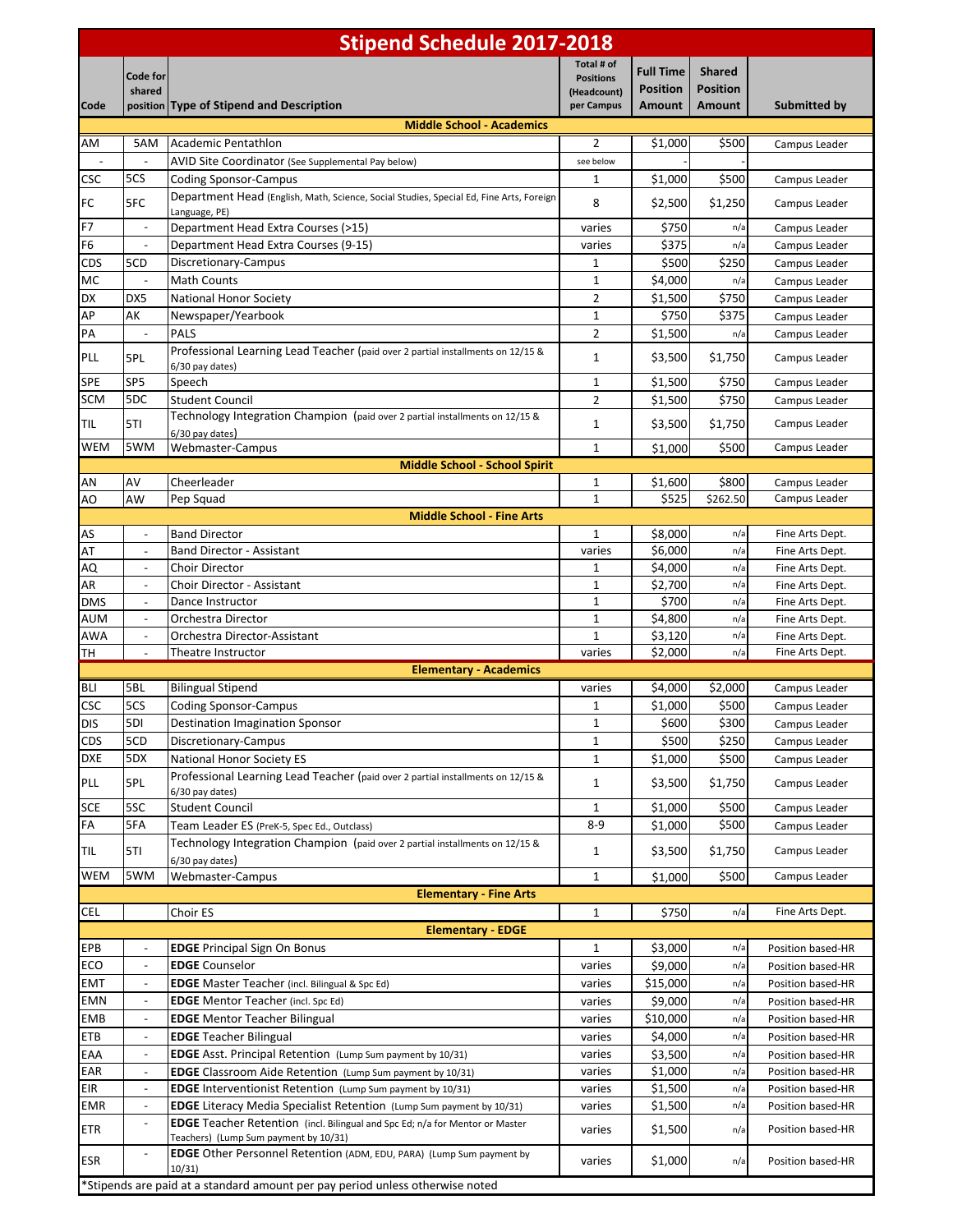|                                                                      |                                                      | <b>Stipend Schedule 2017-2018</b>                                                                         |                         |                     |            |                                            |
|----------------------------------------------------------------------|------------------------------------------------------|-----------------------------------------------------------------------------------------------------------|-------------------------|---------------------|------------|--------------------------------------------|
|                                                                      |                                                      |                                                                                                           | <b>Positions</b>        | 2017-2018           |            |                                            |
| Code                                                                 |                                                      | <b>Type of Stipend</b><br><b>DISTRICT LEVEL</b>                                                           |                         | Amount              |            | Submitted by                               |
|                                                                      |                                                      | (Administered by Designated Central Office Departments Only)                                              |                         |                     |            |                                            |
| MST                                                                  | $\overline{\phantom{a}}$                             | Master's Degree-Teacher                                                                                   | varies                  | \$1,100             | n/a        | Employee Upload-Records                    |
| PHD                                                                  | $\overline{\phantom{a}}$                             | Doctorate Degree-Teacher                                                                                  | varies                  | \$2,200             | n/a        | Employee Upload-Records                    |
| ACS                                                                  |                                                      | Academy Sponsor                                                                                           | varies                  | \$1,500             | n/a        | <b>Advanced Academics</b>                  |
|                                                                      | $\overline{\phantom{a}}$                             | AP Coordinators (See Supplemental Pay Page)                                                               | see below               |                     | n/a        | $\pmb{\times}$                             |
| BLE<br><b>BSL</b>                                                    | $\overline{\phantom{a}}$<br>$\overline{\phantom{a}}$ | Bilingual Evaluator (Bilingual Diags, LSSP, SLPS)<br>Board Student Leadership Program                     | varies<br>1             | \$3,000<br>\$5,000  | n/a<br>n/a | Special Ed. Dept.                          |
|                                                                      | $\overline{\phantom{a}}$                             | Cooperating Teacher (See Supplemental Pay Page)                                                           | see below               |                     | n/a        | x                                          |
| ESL                                                                  | $\overline{a}$                                       | <b>ESL-Teacher Secondary</b>                                                                              | varies                  | \$1,000             | n/a        | Position based-HR                          |
| LCC                                                                  | $\overline{\phantom{a}}$                             | Lead Coordinator-Curriculum                                                                               |                         | \$3,000             | n/a        | Teaching & Learning                        |
| NBT                                                                  | $\overline{\phantom{a}}$                             | National Board Certification-Teacher                                                                      | varies                  | \$1,000             | n/a        | <b>Teacher Development</b>                 |
| PLW                                                                  | $\overline{\phantom{a}}$                             | Project Lead The Way Champion                                                                             | 6                       | \$3,000             | n/a        | Teaching & Learning                        |
| <b>RFS</b>                                                           | $\blacksquare$                                       | <b>Robotics Facilitator</b>                                                                               | 1                       | \$3,000             | n/a        | Teaching & Learning                        |
| RSS                                                                  | 5RS                                                  | Robotics Sponsor (Pilot Program)                                                                          | 5                       | \$1,500             | \$750      | <b>STEM</b>                                |
| SET                                                                  |                                                      | Special Education-Teacher                                                                                 | varies                  | \$1,000             | n/a        | Position based-HR                          |
| CFS                                                                  | $\overline{\phantom{a}}$                             | <b>Coding Facilitator</b>                                                                                 | 1                       | \$2,000             | n/a        | Teaching & Learning                        |
| DHF                                                                  | $\overline{\phantom{a}}$<br>$\overline{\phantom{a}}$ | <b>Health Facilitator</b>                                                                                 | 1                       | \$1,000             | n/a        | Teaching & Learning                        |
| JOF<br>PEF                                                           | $\overline{\phantom{a}}$                             | Journalism Facilitator                                                                                    | 1<br>1                  | \$1,000<br>\$1,000  | n/a<br>n/a | Teaching & Learning                        |
| SDB                                                                  | $\overline{\phantom{a}}$                             | <b>Physical Education Facilitator</b><br>Speech/Debate Facilitator                                        | 1                       | \$2,000             | n/a        | Teaching & Learning<br>Teaching & Learning |
| <b>WLF</b>                                                           | $\overline{\phantom{a}}$                             | World Language Facilitator                                                                                | 1                       | \$1,000             | n/a        | Teaching & Learning                        |
| <b>MSR</b>                                                           | $\overline{\phantom{a}}$                             | MST Trade-Auxiliary (Up to \$1000)                                                                        | varies                  | \$1,000             | n/a        | Transportation                             |
| PCI                                                                  | $\overline{\phantom{a}}$                             | Police Certification-Intermediate                                                                         | varies                  | \$375               | n/a        | Police Dept.                               |
| PCA                                                                  |                                                      | <b>Police Certification-Advanced</b>                                                                      | varies                  | \$750               | n/a        | Police Dept.                               |
| PCM                                                                  | $\overline{\phantom{a}}$                             | <b>Police Certification-Master</b>                                                                        | varies                  | \$1,100             | n/a        | Police Dept.                               |
| LSB                                                                  |                                                      | Sign On Bonus-LSSP Identified Hard to Fill (Lump Sum payment by 10/31)                                    | varies                  | \$5,000             | n/a        | Special Ed. Dept.                          |
| MSB                                                                  | $\overline{\phantom{a}}$                             | Sign On Bonus-Math Secondary (Lump Sum payment by 10/31)                                                  | varies                  | \$1,000             | n/a        | Position based-HR                          |
| SSB                                                                  | $\overline{\phantom{a}}$                             | Sign On Bonus-Science Secondary (Lump Sum payment by 10/31)                                               | varies                  | \$1,000             | n/a        | Position based-HR                          |
| ART                                                                  | $\overline{\phantom{a}}$                             | <b>DISTRICT LEVEL - Fine Arts</b><br>Art Facilitator                                                      | 2                       | \$3,000             | n/a        | <b>Fine Arts</b>                           |
| <b>BND</b>                                                           | $\overline{\phantom{a}}$                             | <b>Band Facilitator</b>                                                                                   | $\overline{2}$          | \$3,000             | n/a        | <b>Fine Arts</b>                           |
| CHF                                                                  |                                                      | Choir Facilitator                                                                                         | 2                       | \$2,000             | n/a        | Fine Arts                                  |
| dnf                                                                  |                                                      | Dance Facilitator                                                                                         | 1                       | \$2,000             | n/a        | Fine Arts                                  |
| MUS                                                                  | $\blacksquare$                                       | <b>Elementary Music Facilitator</b>                                                                       | $\mathbf{1}$            | \$1,500             | n/a        | Fine Arts                                  |
| AUF                                                                  |                                                      | Orchestra Facilitator                                                                                     | $\overline{\mathbf{c}}$ | \$2,000             | n/a        | Fine Arts                                  |
| TDF                                                                  |                                                      |                                                                                                           |                         |                     | n/a        | Fine Arts                                  |
| <b>DISTRICT LEVEL - Career &amp; Technology Student Organization</b> |                                                      |                                                                                                           |                         |                     |            |                                            |
|                                                                      |                                                      | Theatre Facilitator                                                                                       | $\overline{2}$          | \$1,500             |            |                                            |
| CT1                                                                  | $\overline{\phantom{a}}$                             | CTSO - Lead (paid over 2 partial installments on 12/31 & 6/30 pay dates)                                  | varies                  | $\overline{$}1,000$ | n/a        | Career & Technology                        |
| CT2                                                                  | $\overline{\phantom{a}}$                             | CTSO - Assistant (paid over 2 partial installments on 12/31 & 6/30 pay dates)                             | varies                  | \$500               | n/a        | Career & Technology                        |
| CT3                                                                  | $\overline{\phantom{a}}$                             | CTSO - Agriculture (paid over 2 partial installments on 12/31 & 6/30 pay dates)                           | varies                  | \$1,750             | n/a        | Career & Technology                        |
| ROC                                                                  | $\overline{\phantom{a}}$<br>$\overline{\phantom{a}}$ | ROTC (paid over 2 partial installments on 12/31 & 6/30 pay dates)                                         | varies                  | \$3,000             | n/a        | Career & Technology                        |
| <b>CTE</b>                                                           |                                                      | Sign On Bonus-CTE Identified Hard to Fill (paid over 2 partial installments on<br>12/31 & 6/30 pay dates) | varies                  | \$2,500             | n/a        | Career & Technology                        |
|                                                                      |                                                      | <b>Speech Pathology</b>                                                                                   |                         |                     |            |                                            |
| <b>RSP</b>                                                           | $\overline{a}$                                       | Speech Pathology Retention Bonus (every 2 Years) (Lump sum payment by                                     | varies                  | \$1,500             | n/a        | Position based-HR                          |
|                                                                      |                                                      | 10/31)                                                                                                    |                         |                     |            |                                            |
| SPC                                                                  | $\overline{\phantom{a}}$<br>$\overline{\phantom{a}}$ | Speech Pathology-187 work calendar (4 day work week)                                                      | varies                  | \$3,200             | n/a        | Position based-HR                          |
| SPB<br>SPD                                                           | $\overline{\phantom{a}}$                             | Speech Pathology-187 work calendar                                                                        | varies                  | \$4,000             | n/a<br>n/a | Position based-HR                          |
| SPF                                                                  | $\overline{\phantom{a}}$                             | Speech Pathology-210 work calendar<br>Speech Pathology-226 work calendar                                  | varies<br>varies        | \$4,500<br>\$5,000  | n/a        | Position based-HR<br>Position based-HR     |
| SPG                                                                  | $\overline{\phantom{a}}$                             | Sign On Bonus-Speech Pathologist (Lump sum payment by 10/31)                                              | varies                  | \$1,500             | n/a        | Position based-HR                          |
|                                                                      |                                                      | Brazoria-Fort Bend Regional Day School Program for the Deaf (RDSPD)                                       |                         |                     |            |                                            |
| DCA                                                                  |                                                      | Audiologist-RDSPD                                                                                         | varies                  | \$1,500             | n/a        | RDSPD Dept.                                |
| ASH                                                                  | $\overline{\phantom{a}}$                             | <b>ASHA Certified-RDSPD</b>                                                                               | varies                  | \$2,000             | n/a        | RDSPD Dept.                                |
| DC1                                                                  | $\overline{\phantom{a}}$                             | Interpreter for Deaf-Level 1 Certification                                                                | varies                  | \$2,000             | n/a        | RDSPD Dept.                                |
| DC <sub>2</sub>                                                      | $\overline{\phantom{a}}$                             | Interpreter for Deaf-Level 2 Certification                                                                | varies                  | \$2,500             | n/a        | RDSPD Dept.                                |
| DC3                                                                  | $\overline{\phantom{a}}$                             | Interpreter for Deaf-Level 3 Certification                                                                | varies                  | \$3,000             | n/a        | RDSPD Dept.                                |
| DL4                                                                  | $\overline{\phantom{a}}$                             | Interpreter for Deaf-Level 4 Certification                                                                | varies                  | \$3,500             | n/a        | RDSPD Dept.                                |
| DC5                                                                  | $\overline{\phantom{a}}$<br>$\overline{\phantom{a}}$ | Interpreter for Deaf-Level 5 Certification                                                                | varies                  | \$4,000             | n/a        | RDSPD Dept.                                |
| DC4                                                                  | $\overline{\phantom{a}}$                             | Teacher of Deaf-RDSP                                                                                      | varies                  | \$1,500             | n/a        | RDSPD Dept.                                |
| <b>SLS</b><br>SBI                                                    |                                                      | Sign Language Skills-RDSPD<br>Sign On Bonus-Interpreter for Deaf-RDSPD (Lump sum payment by 10/31)        | varies<br>varies        | \$1,500<br>\$1,000  | n/a<br>n/a | RDSPD Dept.<br>RDSPD Dept.                 |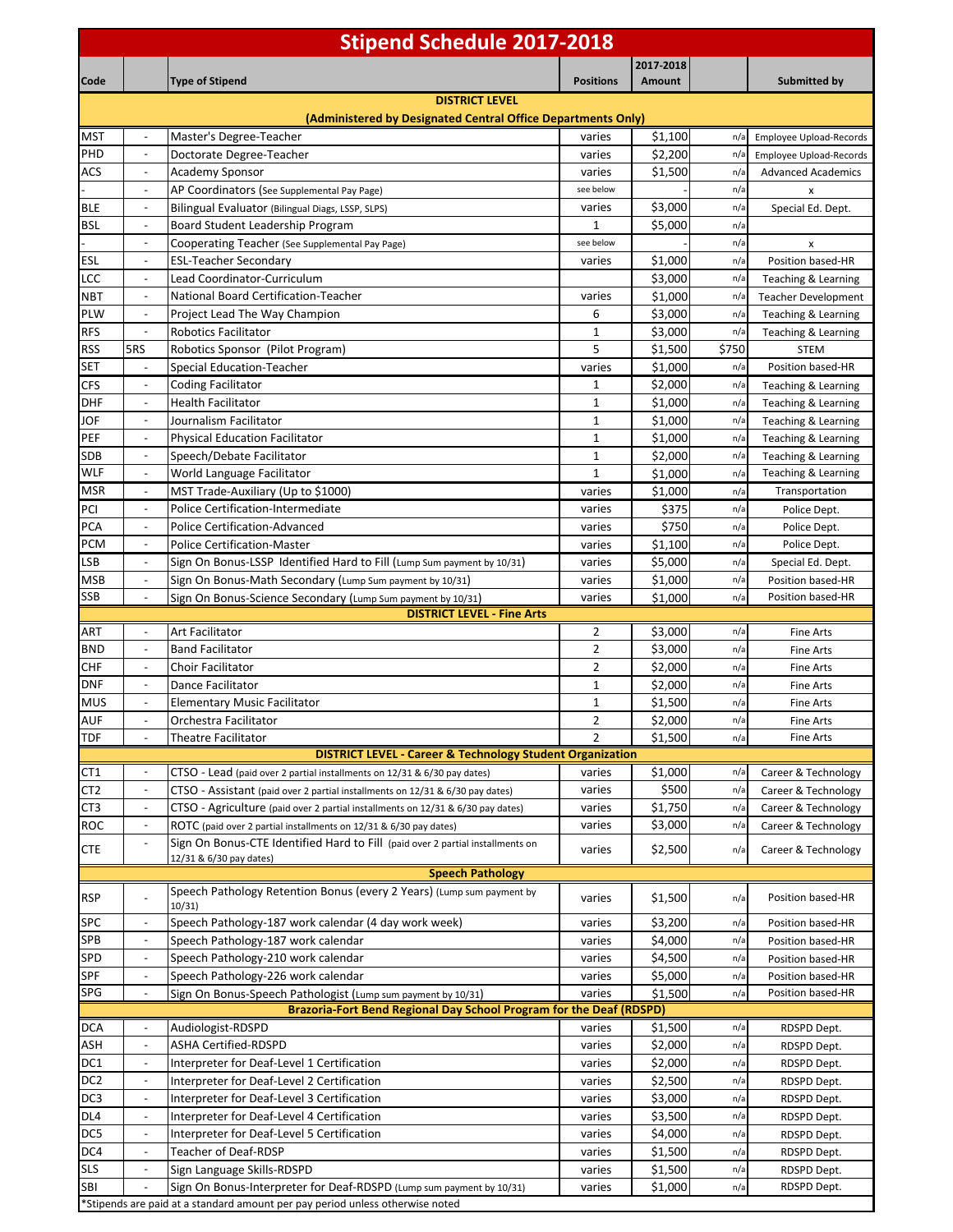| <b>Special Supplemental Pay Schedule 2017-2018</b> |                              |                                                                                      |                  |                     |     |                                  |  |
|----------------------------------------------------|------------------------------|--------------------------------------------------------------------------------------|------------------|---------------------|-----|----------------------------------|--|
| <b>Code</b>                                        |                              | <b>Type of Supplemental</b>                                                          | <b>Positions</b> | 2017-2018<br>Amount |     | Submitted by                     |  |
|                                                    | <b>District Level</b>        |                                                                                      |                  |                     |     |                                  |  |
| <b>AVC</b>                                         |                              | AVID Site Coordinator (paid out via Supplemental Pay by Dept.)                       |                  | \$1,000             | n/a | <b>Guidance &amp; Counseling</b> |  |
| AP5                                                |                              | AP Coordinator level 1 (0-499 exams) paid out via Supplemental Pay by Dept.          | varies           | \$500               | n/a | Guidance & Counseling            |  |
| AP <sub>6</sub>                                    |                              | AP Coordinator level 2 (500-999 exams) paid out via Supplemental Pay by Dept.        | varies           | \$1,000             | n/a | Guidance & Counseling            |  |
| AP7                                                | ٠                            | AP Coordinator level 3 (1000-1499 exams) paid out via Supplemental Pay by<br>Dept.   | varies           | \$1,500             | n/a | Guidance & Counseling            |  |
| AP8                                                | ۰                            | AP Coordinator level 4 (1500-1999 exams) paid out via Supplemental Pay by<br>Dept.   | varies           | \$2,000             | n/a | <b>Guidance &amp; Counseling</b> |  |
| AP <sub>9</sub>                                    |                              | AP Coordinator level 5 (2000+ exams) paid out via Supplemental Pay by Dept.          | varies           | \$2,500             | n/a | <b>Guidance &amp; Counseling</b> |  |
| <b>CTS</b>                                         | $\qquad \qquad \blacksquare$ | Cooperating Teacher (paid via Supplemental Pay over 2 installments on 1/15 &<br>6/15 | varies           | \$500               | n/a | Talent Mgmt. & Dev.              |  |